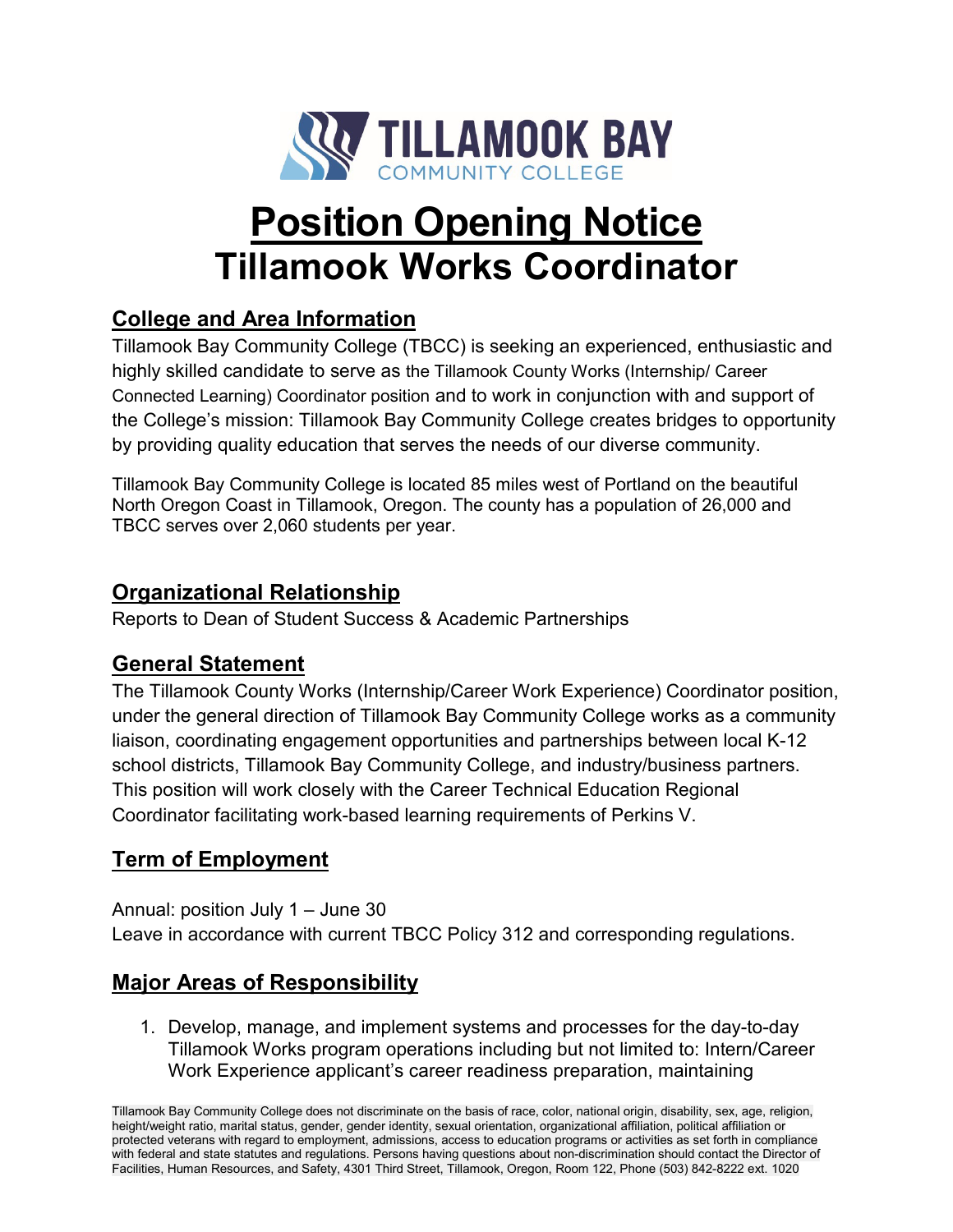relationships with community and business partners, convening and facilitating TW Steering Committee.

- 2. Develops and facilitates county-wide, community building career connected learning events and programs, including, but not limited to paid and unpaid internship opportunities, job shadows, and overall career exposure opportunities.
- 3. Creates and maintains marketing program for county-wide internship opportunities for local school districts, industry/business partners, and community members and recruits youth candidates for internship positions.
- 4. Manages the recruitment and selection process for internship applicant placements in partnership with each Tillamook County school district with attention to equity and serving students who may be under-represented.
- 5. Establishes new and maintains existing industry partnerships for internship program participants and career connected learning opportunities including Occupational Skills Training (OST) placements and Career Work Experiences (CWE) in all AAS degrees.
- 6. Builds relationships within intern applicants and finalizes intern cohort with continuous formal and informal career readiness coaching and training.
- 7. Supports the continuous evaluation and improvement of the Tillamook Works program.
- 8. Serves as a liaison for industry partners and school district partners; which includes the vetting of industry partners and coaching industry partners on youth/internship engagement.
- 9. Supports TBCC internal processes, certificates, and work related experiences and internship programs.
- 10.Supports the ESD, school district, and additional community development activities associated with Tillamook Works.
- 11.Coordinates professional development opportunities for intern cohorts.
- 12.Tracks intern performance data and provides references for interns.
- 13.Ensures that Tillamook Works is equitable and accessible to all members of the community with intentional outreach and recruitment for Alternative Education and Special Education programs.
- 14.Other similar duties as assigned.

# **Specific Knowledge, Skills and Abilities**

- Must be able to multi-task and prioritize competing agendas/tasks.
- Ability to engage cross-sector, community stakeholders; consistently operate within the framework of collegiality and teamwork in the workplace.
- Independent worker, entrepreneurial, self-starter, and results driven.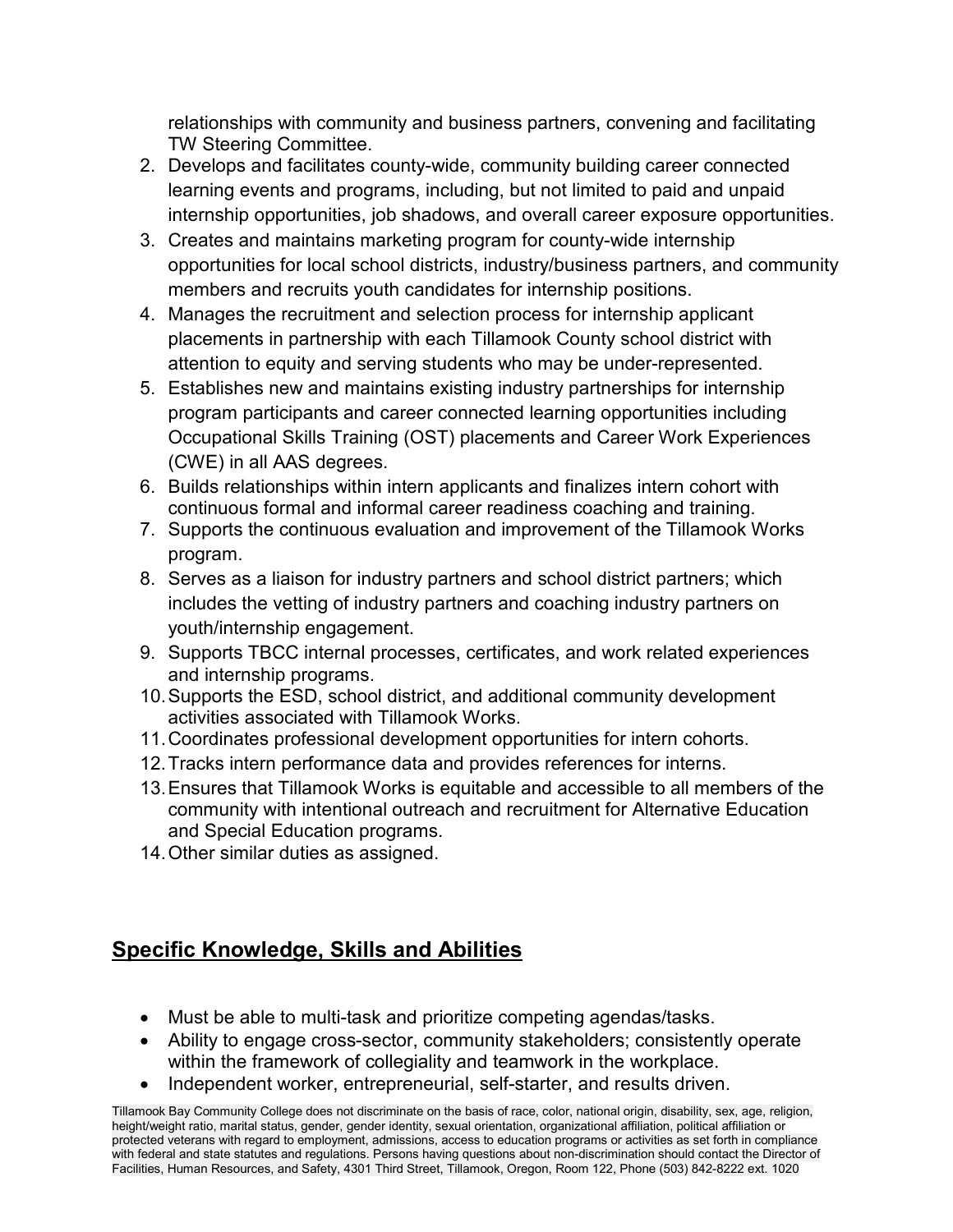- Excellent verbal and written communication skills, including the ability to speak to large groups of people.
- Exemplary personal and professional leadership qualities.
- Work collaboratively with and communicate effectively with staff and partners at all organizational levels.
- Must be able to establish and maintain cooperation, understanding, trust and credibility.
- Meet deadlines in the preparation of documentation such as tracking and reporting on benchmark goals related to activities specific to assigned duties.
- A level of computer literacy sufficient to use software such as Microsoft Office, word processing, spreadsheets and databases to produce correspondence, documents, and reports as required by the position.
- Willingness to travel throughout Tillamook County and work various days and/or hours, as required. This position is expected to work at all county high schools and the college on a rotating basis.
- Possess valid driver's license and automobile insurance.
- Prepare monthly progress reports to demonstrate position effectiveness.
- At a minimum, it is required of every employee to be able to: use a computer terminal to log in to e-mail; read and create e-mail messages; access the intranet system to find and complete forms and read institutional documents; access the internet and the College's web site; use the calendaring function of the College's e-mail system; and utilize department specific data entry and/or work order software to facilitate departmental tasks.

## **Required Qualifications**

• Associate's degree with a minimum of 2 years direct experience related to the position; experience in industry that would suit a candidate for this position.

#### **Preferred Qualifications:**

- Bachelor's degree in related field
- Prior work in K-12/Community College systems, community and economic development preferred.
- Bi-lingual/Bi-cultural preferred.

## **Application Information**

Complete application packets will have first consideration. The submission of all required application materials is the responsibility of the applicant.